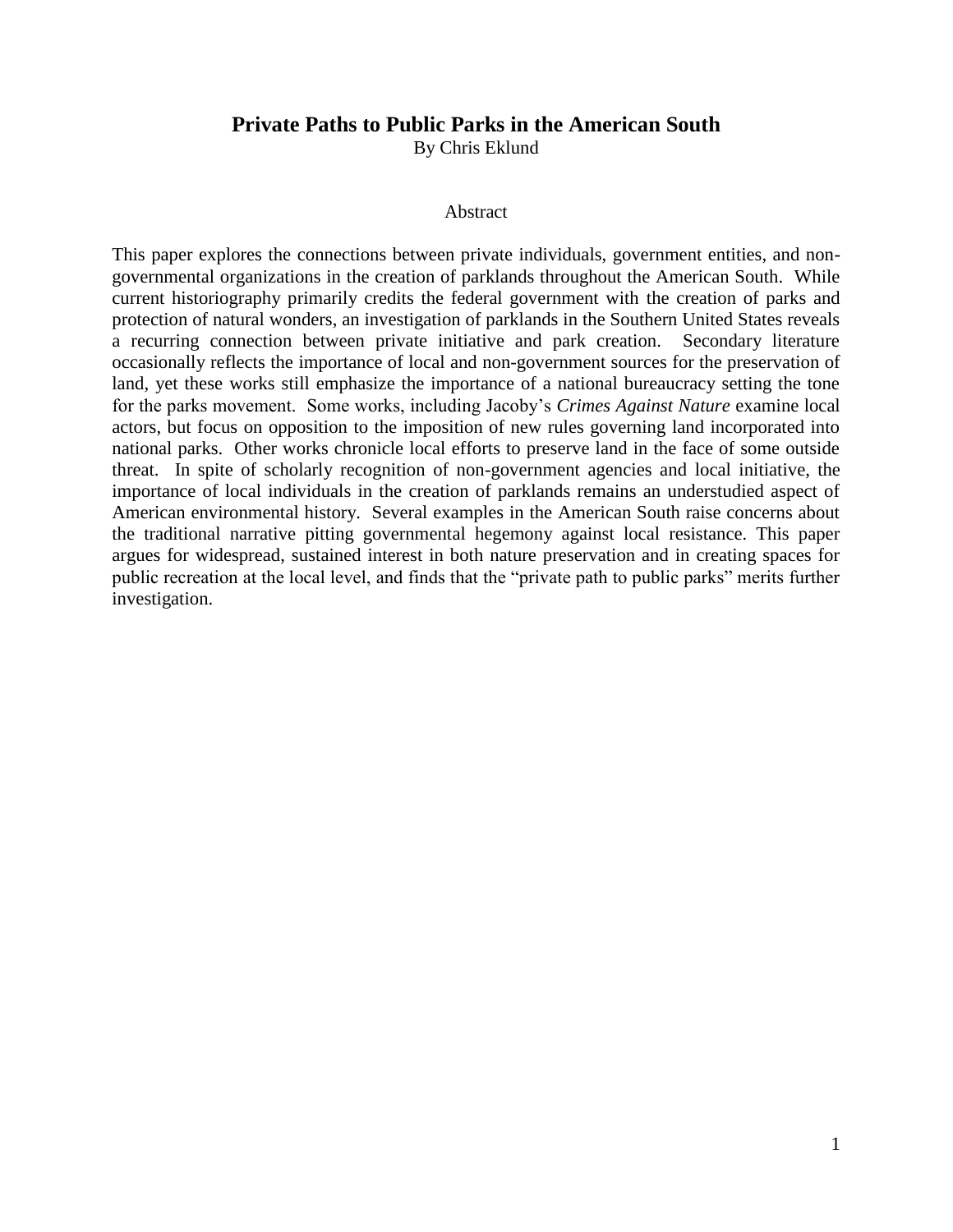In 1925 a small group of wealthy residents from Chattanooga, Tennessee founded a privately funded recreational park hugging the slopes of Lookout Mountain, one of the area's most prominent geological landmarks. The park was primarily the creation of renowned *New York Times* publisher Adolph Ochs, who described Lookout Mountain "in glowing terms," and "declared he had traveled the world over and never found anything to compare with Lookout Mountain."<sup>1</sup> Boosterism aside, Ochs referenced both the natural beauty, ideal location, and ease of development and he envisioned a park on the mountain that would serve the needs of all Chattanoogans.

Over a period of ten years the park came to encompass 3,000 acres. Located on the slopes of Lookout Mountain, at its nearest point the park boundary was approximately six miles northeast of the federally managed Chickamauga battlefield and it sat entirely within the city limits of Chattanooga. Although created with private money, from its inception the founders intended for the park to serve "public welfare purposes," and sought to create "the greatest…park of the American continent."<sup>2</sup>

The city recognized the need for a place where local citizens might spend time relaxing, especially as "at present time the Park System available for the citizens of Chattanooga on hot nights is very limited."<sup>3</sup> When Ochs identified Lookout Mountain as a suitable place for a park, he drew on experience with the region's nationally managed properties, including the parts of Lookout Mountain's slopes that already served as a component of the Chattanooga recreation landscape. The Point Park area on the northern promontory of Lookout Mountain had been a

<sup>&</sup>lt;sup>1</sup> "Lookout Mountain Park Project is Now Assured," *The Chattanooga Times*, February 5, 1925.

<sup>2</sup> Chattanooga-Lookout Mountain Park Mailing, 1925, Chattanooga-Lookout Mountain Park Scrapbook. Chickamauga and Chattanooga National Military Park Archives, Fort Oglethorpe, Georgia; "To Perpetuate Scenic Beauty of Mountain," *Chattanooga Times,* February 3, 1925.

<sup>&</sup>lt;sup>3</sup> W.E. Boileau to Major W.J. Colburn, May 1, 1911, Chickamauga and Chattanooga National Military Park Archives, Fort Oglethorpe, Georgia.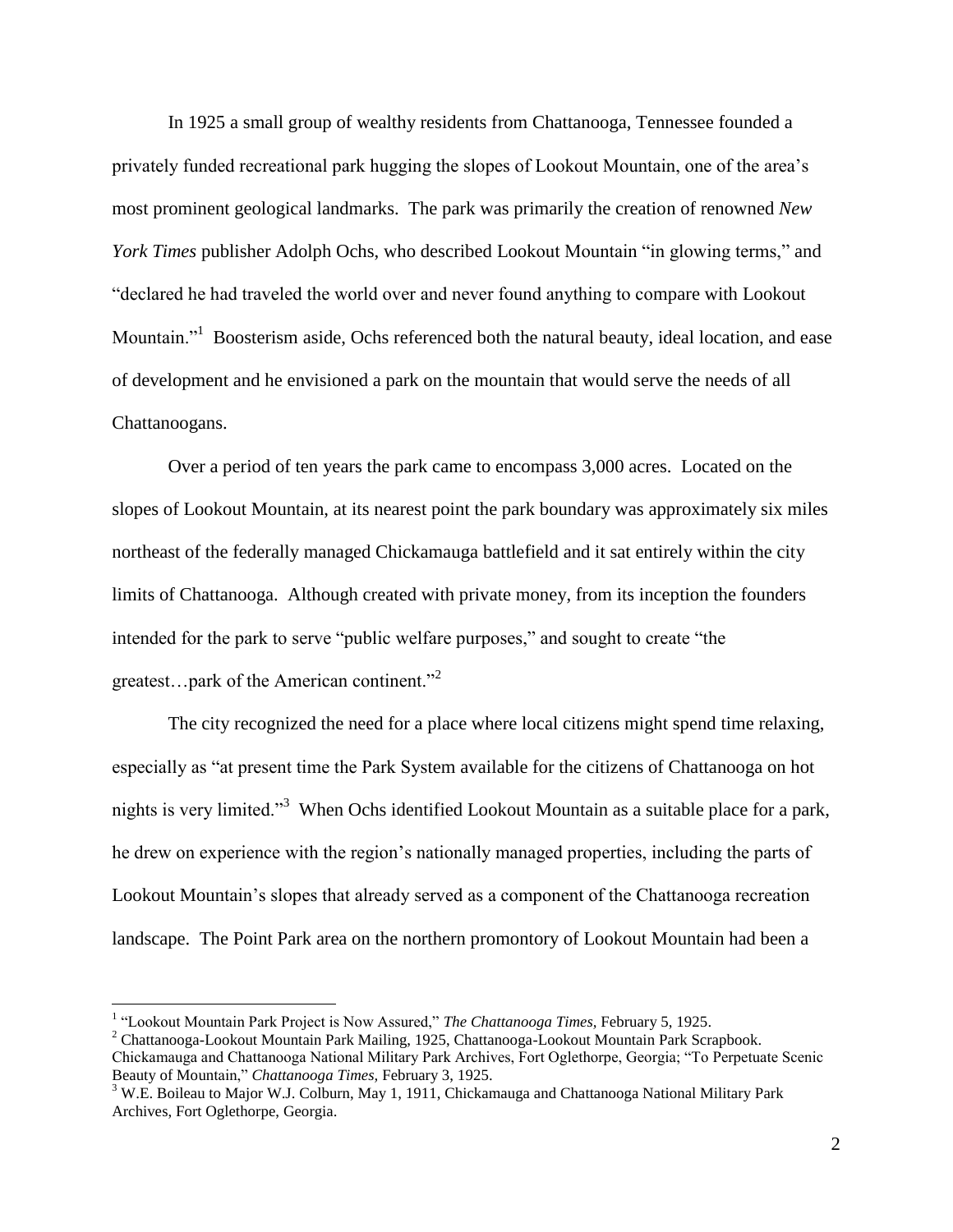component of Chattanooga-Chickamauga National Military Park since the 1890s due to its significance to the Civil War battle. In the early twentieth century, this outpost of the military park served primarily as a recreation area for a city lacking in public park space.

While an important transportation hub and growing industrial center, in the 1910s Chattanooga was still a young city, hardly comparable to the mature urban behemoths of New York or Chicago. Despite this, the city's leading citizens envisioned a bright future for the city, and preparing for this bright future included actively planning for a Chattanooga that expanded to take its place among the greatest industrial cities of America.<sup>4</sup> Such a city deserved fine architecture, beautiful landscaping, and public facilities to enhance the lives of its citizens.

Chattanooga's leading citizens also saw public facilities like parks as a key ingredient in the ideal progressive and modern city they desired. More than just providing a place for Chattanoogans to stroll on the weekends, the primary architect for the Chattanooga-Lookout Mountain Park, Henry Herts, asserted, "we may either build jails and penitentiaries or we may build parks and playgrounds."<sup>5</sup> Adolph Ochs explained that one of the primary motivations for building the park was so that "the little unfortunate people of the world who are sick in spirit and weary in body may find comfort and courage from the beauties of nature."<sup>6</sup>

If the park was to benefit the unfortunate, it fell to the fortunate to create the recreational space. It was primarily the wealthy citizenry that attended a downtown Chattanooga lunch meeting in early 1925 where Adolph Ochs proposed the park, with "a large portion of the 'wealth, political and social power of the city... represented.'"<sup>7</sup> The public standing of the park's founder played a significant role in attracting attention. A self-made man by all accounts, Ochs

<sup>4</sup> Lookout Mountain Business League Resolution, December 6, 1911, Chickamauga and Chattanooga National Military Park Archives, Fort Oglethorpe, Georgia.

<sup>5</sup> "Lookout Mountain Park Project is Now Assured," *The Chattanooga Times,* February 5, 1925.

<sup>&</sup>lt;sup>6</sup> "To Perpetuate Scenic Beauty of Mountain," *Chattanooga Times*, February 3, 1925.

<sup>7</sup> "Lookout Mountain Park Project is Now Assured," *The Chattanooga Times,* February 5, 1925.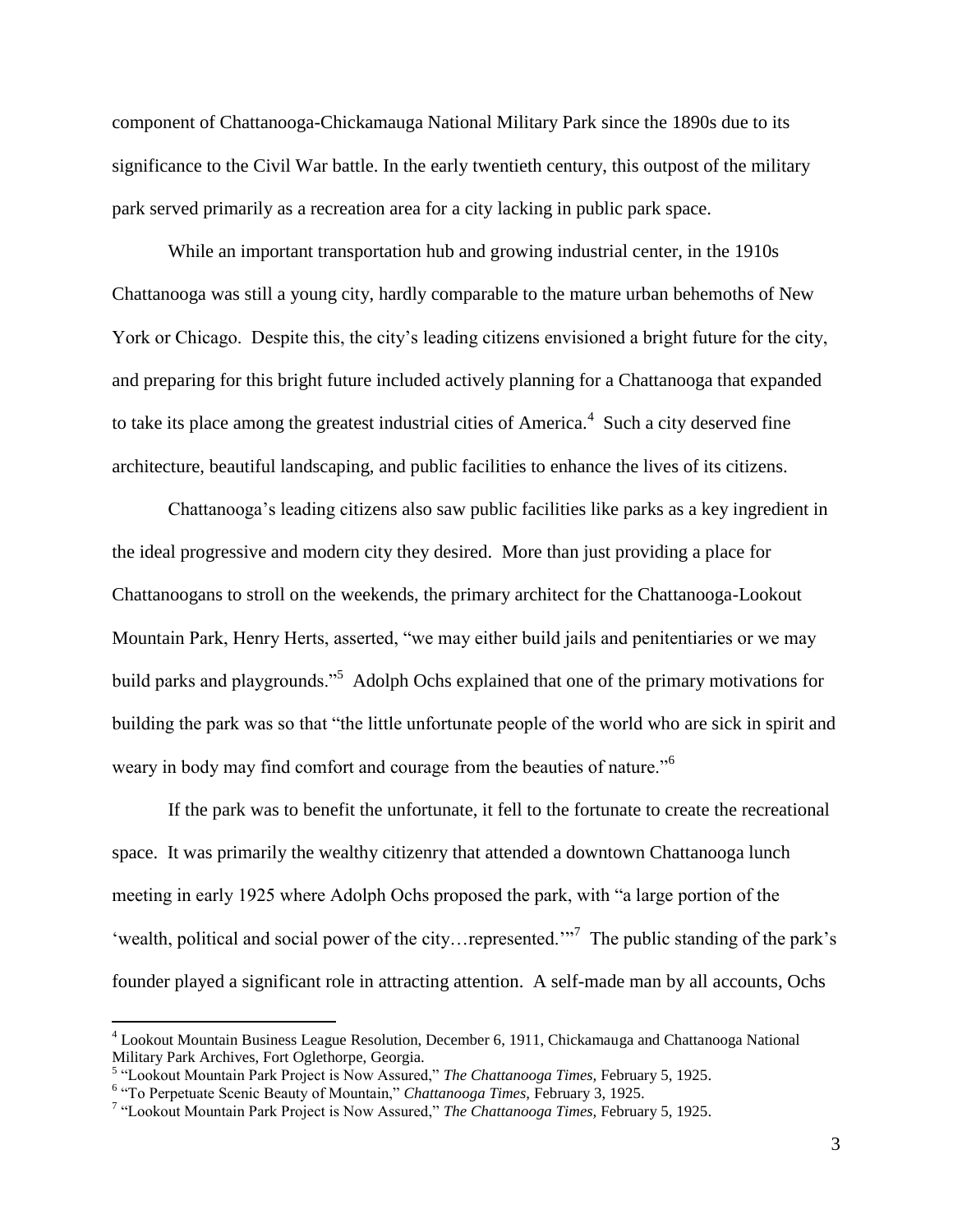gained control of the *Chattanooga Times* in 1878 at the young age of 20 using borrowed money.<sup>8</sup> After building his hometown newspaper into a successful business, Ochs looked further afield and purchased the *New York Times,* then a struggling newspaper that was of only regional interest. By the 1920s Ochs had built the *New York Times* into an internationally recognized powerhouse. Described in later writings as "the leading spirit in all civic movements at Chattanooga," Ochs continued to involve himself in Chattanooga's affairs, even as his business interests increasingly demanded attention in New York City.<sup>9</sup>

At his luncheon speech, Ochs had proposed terraced "hanging gardens," which would take advantage of the geographic features of Lookout Mountain's bluffs. The gardens would exhibit the indigenous flora and, as the landscape architect for the project proposed, "a unique waterfall" supplied by "water piped to the top of the mountain."<sup>10</sup> Ochs also explained the concept of "hanging gardens" by referencing the legendary hanging gardens of Babylon and a more recent example in Heidelberg, Germany. The Heidelberg city park served as a place for the city's residents to relax and enjoy a combination of both natural and built environments. Careful landscaping complemented the natural beauty of the area, and nature trails led to inexpensive restaurants where even poor residents could afford to purchase refreshments.<sup>11</sup>

Judging from Ochs' earliest conceptions of how the park would appear, competing with other cities from around the world was one of his intentions, with the massive hanging gardens figuring prominently in his plans. The scope of the proposed projects, especially in the heady early days of the project, was impressive. In addition to the hanging gardens, "fifty thousand

<sup>&</sup>lt;sup>8</sup> Ochs Bio. Ochs Memorial Museum Materials, Chickamauga and Chattanooga National Military Park Archives, Fort Oglethorpe, Georgia.

<sup>9</sup> Ibid.; E.E. Betts, *Map of Chattanooga-Lookout Mountain Park*, June 25, 1925, Chickamauga and Chattanooga National Military Park Archives, Fort Oglethorpe, Georgia.  $10$  Ibid.

 $11$  Ibid.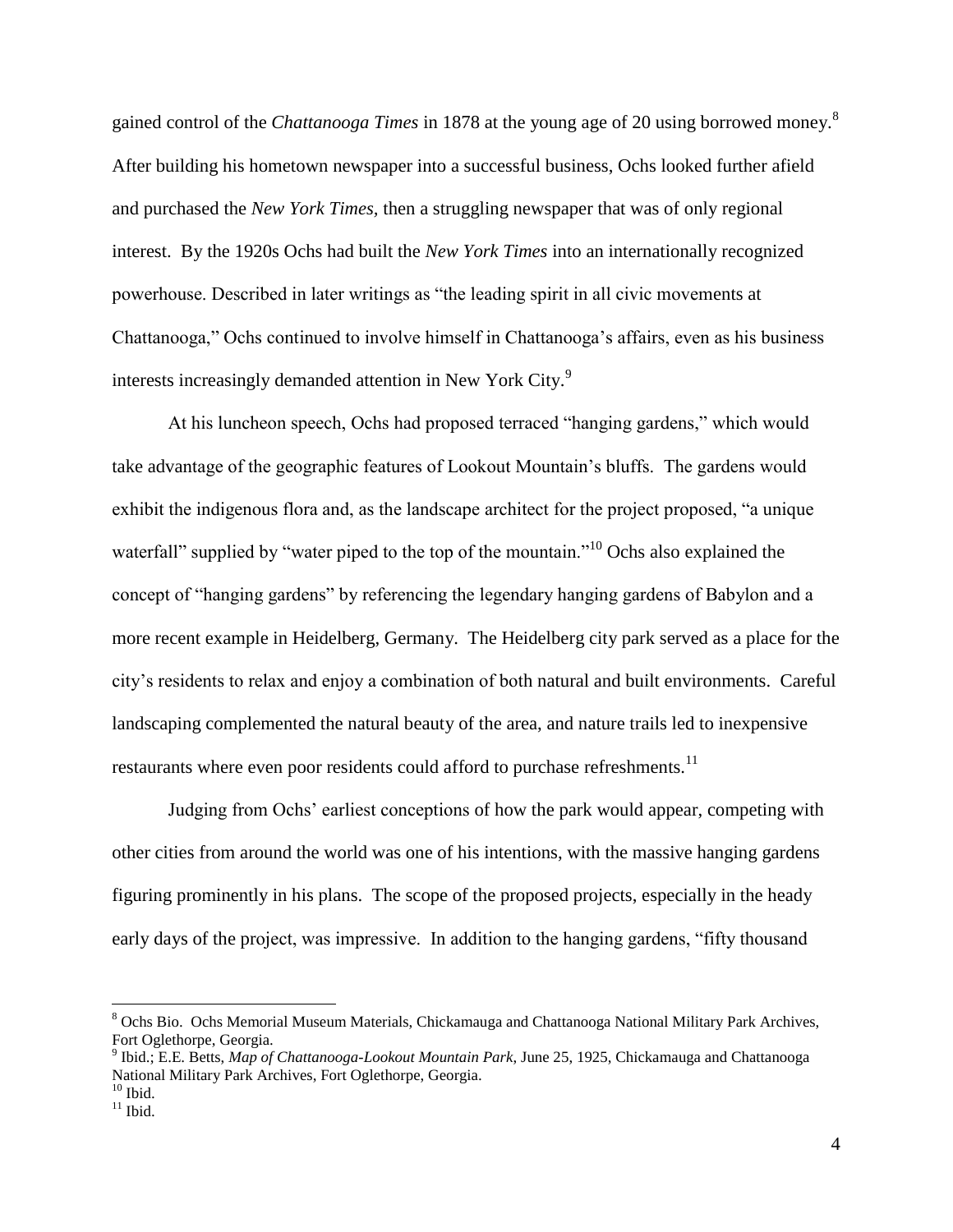native shrubs are to be transplanted…a massive playground with hundreds of swings, slides, and other play equipment is planned for the children as well as an amphitheater with parking facilities for several thousand automobiles."<sup>12</sup>

Yet, despite the glowing language, high publicity, and encouraging pace of land acquisition, the park showed signs of trouble from its earliest days. Primary amongst these concerns was the central role of Ochs himself. As the progenitor of the park, its primary donor, and its most important proponent, Ochs singlehandedly shepherded the project to fruition. Donating sums of money totaling \$105,000 in his own name, Ochs also provided the \$1,000 founder's subscription for his numerous family members.<sup>13</sup> In addition to monetary contributions, many of the park's defining features drew on Och's initial plans for a natural wonderland. Finally, Ochs contributed not only a substantial portion of the initial investment for land acquisition, but practically the entire yearly maintenance budget for the park.

As the economy worsened in the 1930s, more serious problems appeared. Perhaps a symptom of the Great Depression, in some areas whole plants were uprooted, while in others flowers in peak bloom were cut and allegedly sold for profit by downtown peddlers.<sup>14</sup> Vandalism also increased with each passing year, and Chattanooga-Lookout Mountain Park finally declared a "war on vandals" in 1933. In addition to vandalism and stealing, nearby residents complained of hunting on park land throughout the early 1930s, providing another example of local residents facing economic difficulties using the land for personal benefit. This represented a particularly troubling problem that had not been reported in the previous five years,

<sup>12</sup> "Garden Shapes Into Reality," *The Chattanooga Times,* November 29, 1930; Report of Activity, Chattanooga-Lookout Mountain Park, March 2, 1931, Chickamauga and Chattanooga National Military Park Archives, Fort Oglethorpe, Georgia.

<sup>&</sup>lt;sup>13</sup> Report of Activity, Chattanooga-Lookout Mountain Park, March 2, 1931, Chickamauga and Chattanooga National Military Park Archives, Fort Oglethorpe, Georgia.

<sup>&</sup>lt;sup>14</sup> "More Park Thefts Draw Declaration of War on Vandals," *The Chattanooga Times*, February 4, 1933.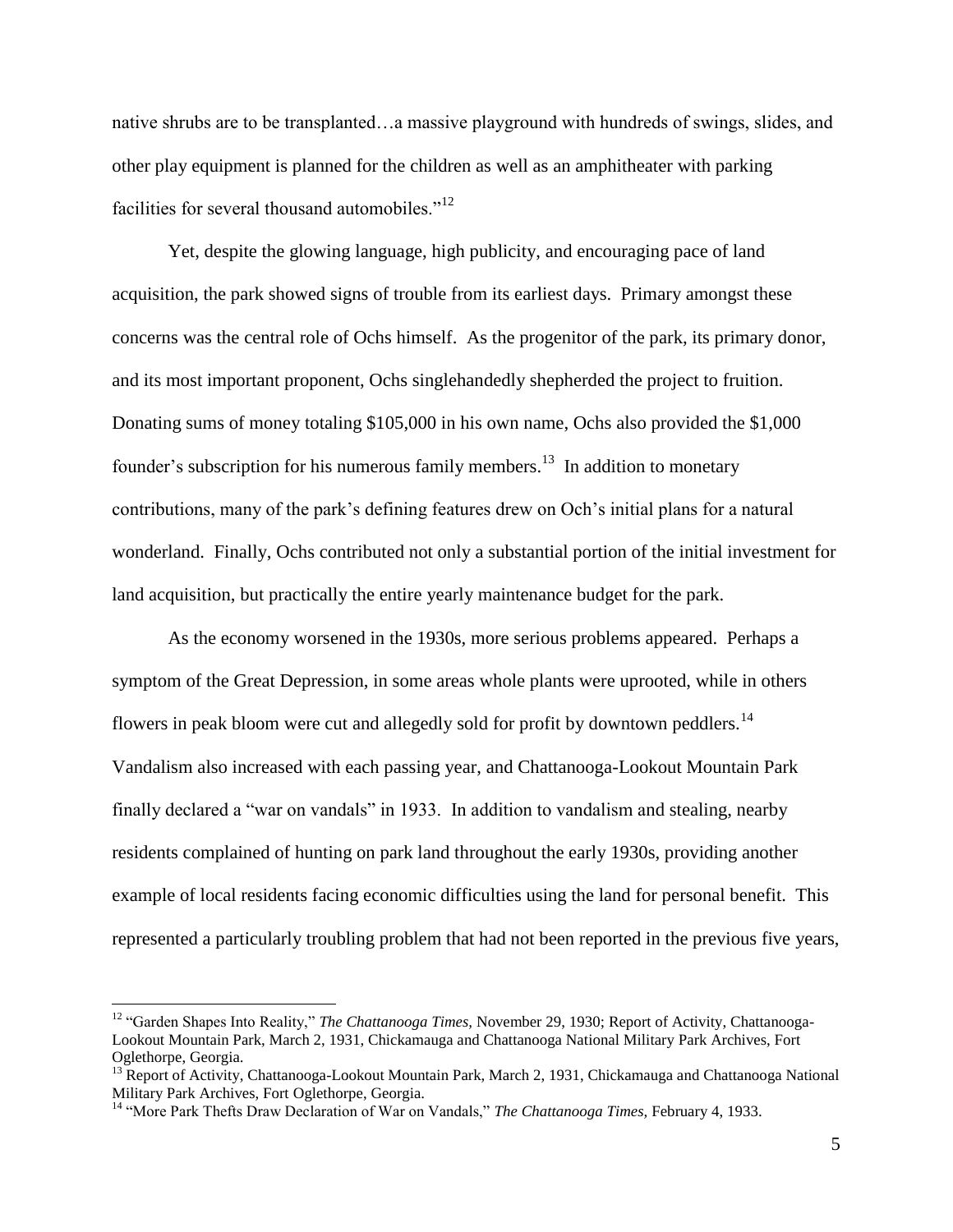and when considered in conjunction with the other offenses, reflects a possible return to viewing the mountain as a "commons."<sup>15</sup> The western slope, which park plans proposed leaving in a relatively natural state, was the most frequently offended area, as it was in this area that the careful introduction of wildlife resulted in the substantial populations of quail and pheasants which enticed hunters. $16$ 

Even as the park seemed assaulted from every angle, in 1933 the Federal government established several Civilian Conservation Corps (CCC) camps around Chattanooga. The use of CCC labor at Chattanooga-Lookout Mountain Park was unusual.<sup>17</sup> Altogether, the CCC camps were expected to bring approximately \$100,000 a year in Federal funding, completely replacing the operating budget for Chattanooga-Lookout Mountain Park with CCC labor.

The timing of the CCC's arrival benefited the park immensely. As of result of the combined effect of fires, vandalism, and neglect, by 1933 the park had fallen into disrepair and large areas were overgrown with scrub brush. Adolph Ochs, who served as both the greatest financial contributor and the source of inspiration for the park, was in declining health. Although hiking groups continued using the park, by 1933 the founders scrapped many of the original plans, including the terraced gardens. CCC laborers set to work clearing brush, improving fire breaks, and restoring some of the landscaped areas to a sustainable status.<sup>18</sup>

The introduction of the CCC camp was the first contribution of the federal government to the park, but following the troubles of vandalism and fire the park's founders realized the

<sup>15</sup> For an explanation of the role of the commons in Appalachia, see John Alexander Williams, *Appalachia: A History* (Chapel Hill: University of North Carolina Press, 2002), 83-156; Kathryn Newfont's *Blue Ridge Commons: Environmental Activism and Forest History in Western North Carolina* (Athens: University of Georgia Press, 2012). <sup>16</sup> "Hunter Convicted for Park Shooting," *The Chattanooga Times,* October 2, 1932; Report of Activity, Chattanooga-Lookout Mountain Park, March 2, 1931, Chickamauga and Chattanooga National Military Park Archives, Fort Oglethorpe, Georgia.

<sup>17</sup> "…Approves Spot for CCC Camp," *The Chattanooga Times,* October 21, 1933. Lookout Mountain was not the only place CCC camps were established on land under private ownership, but it was indeed the exception to the rule.  $18$  Ibid.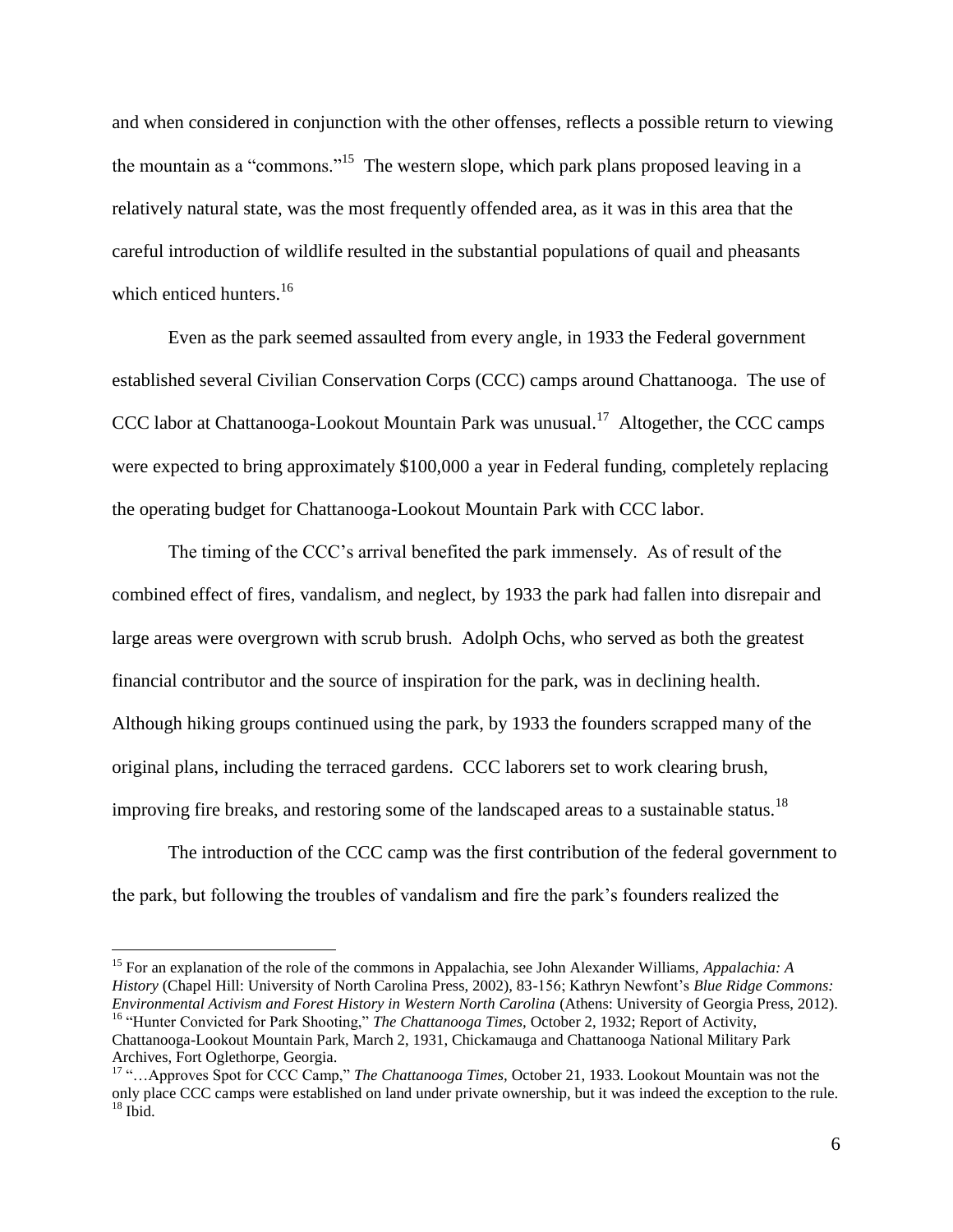benefits of federal management. The transition from a privately supported park to a component of the federally managed National Park System was swift. A "miscellaneous note" in the Report of Activity from 1931 indicated a "survey [of the park founders] with relation to interesting the National Government in the Park."<sup>19</sup> The timing of the park's transfer may indicate reluctance by Ochs to convey the property to the military and a preference for donating the property to the National Park Service. 1933 was a watershed year for the National Park Service, as it was in 1933 that the Park Service took control of National Military Parks.

The donation of Chattanooga-Lookout Mountain National Park was briefly debated in 1933 before being endorsed with "hearty approval."<sup>20</sup> While the move was universally praised as bringing increased national attention to the park and as a logical addition to the Chickamauga and Chattanooga National Military Park, some founders were more sober in their reasons for supporting the donation. Frank Spurlock encouraged the donation from the perspective that "the government would take better care of the park than any other agency would."<sup>21</sup>

Another motivation for donating the park to the Federal government was the substantial cost involved in maintaining the property. Aside from his contributions to the initial founders' fund, Adolph Ochs provided the daily operating funds necessary for the park's continued existence and personally contributed nearly \$300,000 by 1934. In addition to Ochs contributions and subscriptions to the founders' fund, the state government appropriated nearly \$1 million for the maintenance and improvement of roads throughout the park.<sup>22</sup> Implicit in Frank Spurlock's

<sup>&</sup>lt;sup>19</sup> Report of Activity, Chattanooga-Lookout Mountain Park, March 2, 1931, Chickamauga and Chattanooga National Military Park Archives, Fort Oglethorpe, Georgia.

<sup>20</sup> "…To Federal Government; Civic Leaders Praise Act," *The Chattanooga Times,* January 21, 1934.  $21$  Ibid.

<sup>22</sup> "Officials Okeh Mountain Park as U.S. Project," *The Chattanooga Times,* March 6, 1934.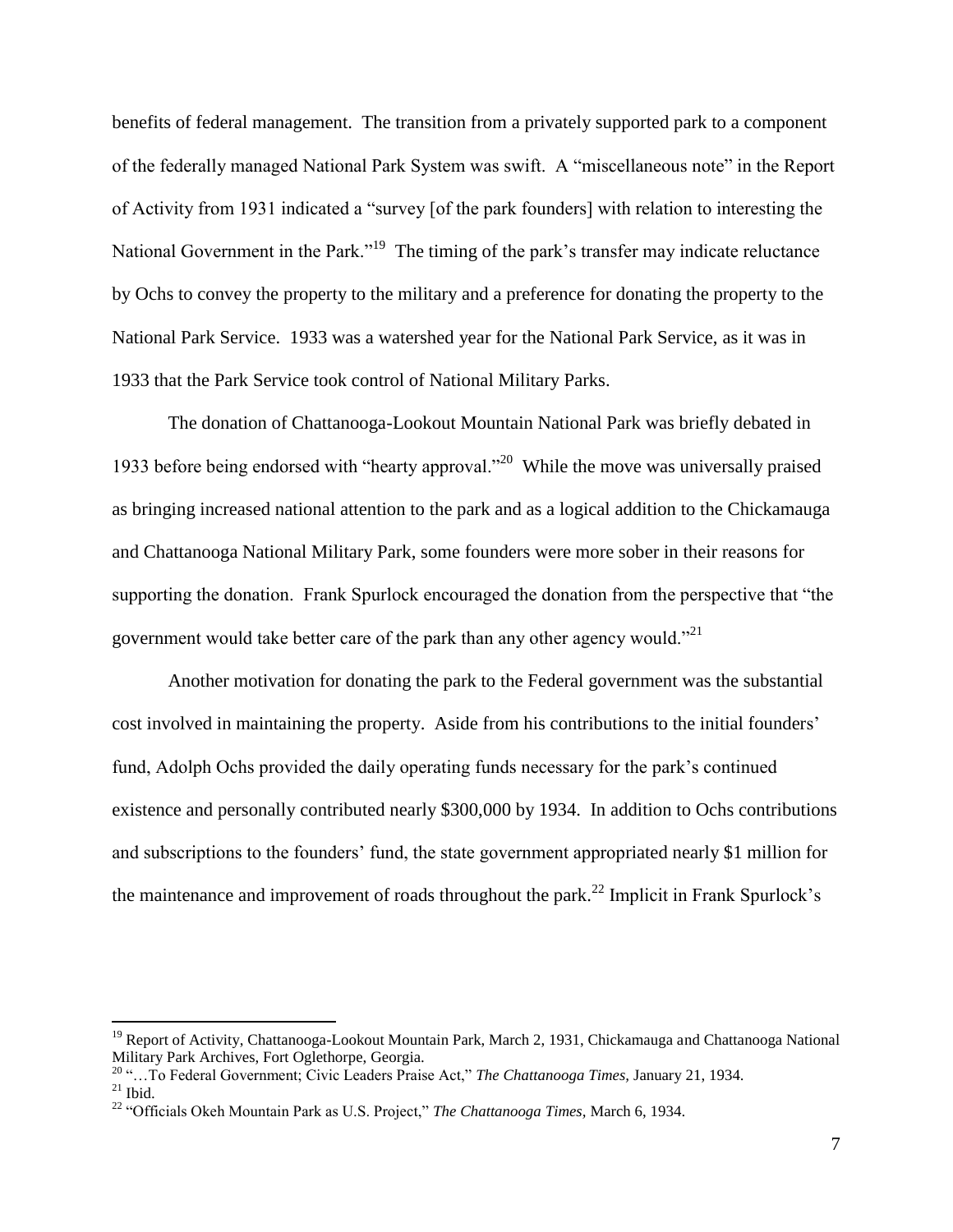comments praising the National Park Service's ability to "take better care of the park," was the observation that under private management the park declined throughout the 1930s.<sup>23</sup>

Approved by the park founders in 1934, accepted by the National Park Service later that year, and finalized in early 1935, the donation of Chattanooga-Lookout Mountain Park to the National Park Service closed an understudied chapter in the history of Chattanooga's growth as a modern city. It remains for historians and citizens of Chattanooga to debate the proper use of Lookout Mountain's preserved areas, but horseback trails, nature paths, and picnic areas all reflect the legacy of Ochs's vision for a place of relaxation on the slopes of the mountain rather than the official mission of the National Military Park to "[preserve] and suitably [mark] for historical and professional military study the fields of some of the most remarkable maneuvers and most brilliant fighting in the war of the rebellion."<sup>24</sup> Chronologically, Chattanooga-Lookout Mountain Park was a short-lived endeavor by a small group of people, yet the path this property took to incorporation into the National Park system represents a distinct departure from traditional narratives of park creation.

Another example of private initiative resulting in public parkland took much longer to develop into a public park, but boasts a higher profile in the park home state than the forgotten Chattanooga-Lookout Mountain Park. Grandfather Mountain, located in western North Carolina, was a private tourist attraction throughout the twentieth century before it was sold to the state as a park in the early twenty-first century. Hugh Morton, Grandfather Mountain's owner, used language invoking natural preservation, wilderness, and conservation to help sell the mountain to tourists. Over the course of his ownership, the mountain

<sup>&</sup>lt;sup>23</sup> Report of Activity, Chattanooga-Lookout Mountain Park, March 2, 1931, Chickamauga and Chattanooga National Military Park Archives, Fort Oglethorpe, Georgia.

<sup>24</sup> John C. Paige and Jerome A. Greene, *Administrative History of Chickamauga and Chattanooga National Military Park*, chapter VII.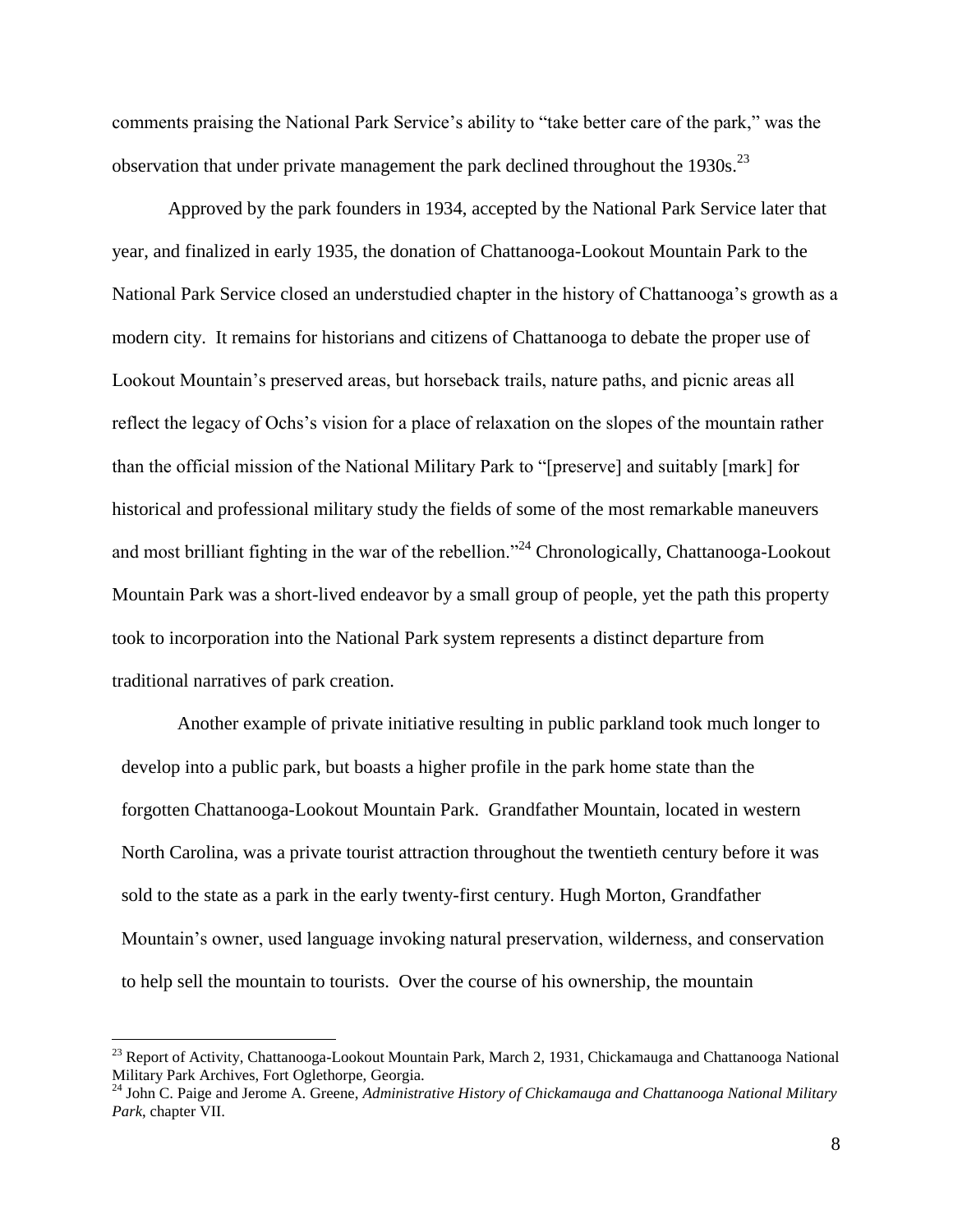developed into a recognizable symbol for wilderness and natural beauty, and through association with these concepts the peak attained public recognition as a natural enclave. This public support created a debate between environmentalists and Hugh Morton in the late twentieth century over the development of Grandfather Mountain. The argument exhibited much of the language used in the wider national debate over appropriate use of natural resources.

The growth of the environmental movement and Morton's own celebratory language encouraged the identification of Grandfather Mountain as an idyllic wilderness. As the mountain attraction grew in popularity, Morton carefully nurtured a public perception of the mountain as a wild and pristine reserve. A man of substantial monetary resources and undeniable charisma, Morton was widely known for championing environmental causes like fighting air pollution and ridge top construction. He was also widely known as the developer and owner of one of the most ecologically significant areas in North Carolina, and his role as a developer met with criticism in some circles. His personal role in the environmental movement, his advertising campaigns that emphasized the natural beauty of Grandfather Mountain, and his personal association with the mountain, created a perception that did not always reflect reality, but ultimately encouraged the conservation of the mountain. Depending on who tells the story, Hugh Morton was either a noble protector of the Blue Ridge's highest and most notable mountain, or a savvy businessman who profited from the natural beauty of a mountain he despoiled with development.

After a flurry of activity to build a tourist attraction in the 1960s and 1970s, Morton promised no further development of his own properties as "the main attraction of Grandfather Mountain is its natural beauty," which only needed preserving so that "when the cotton candy

9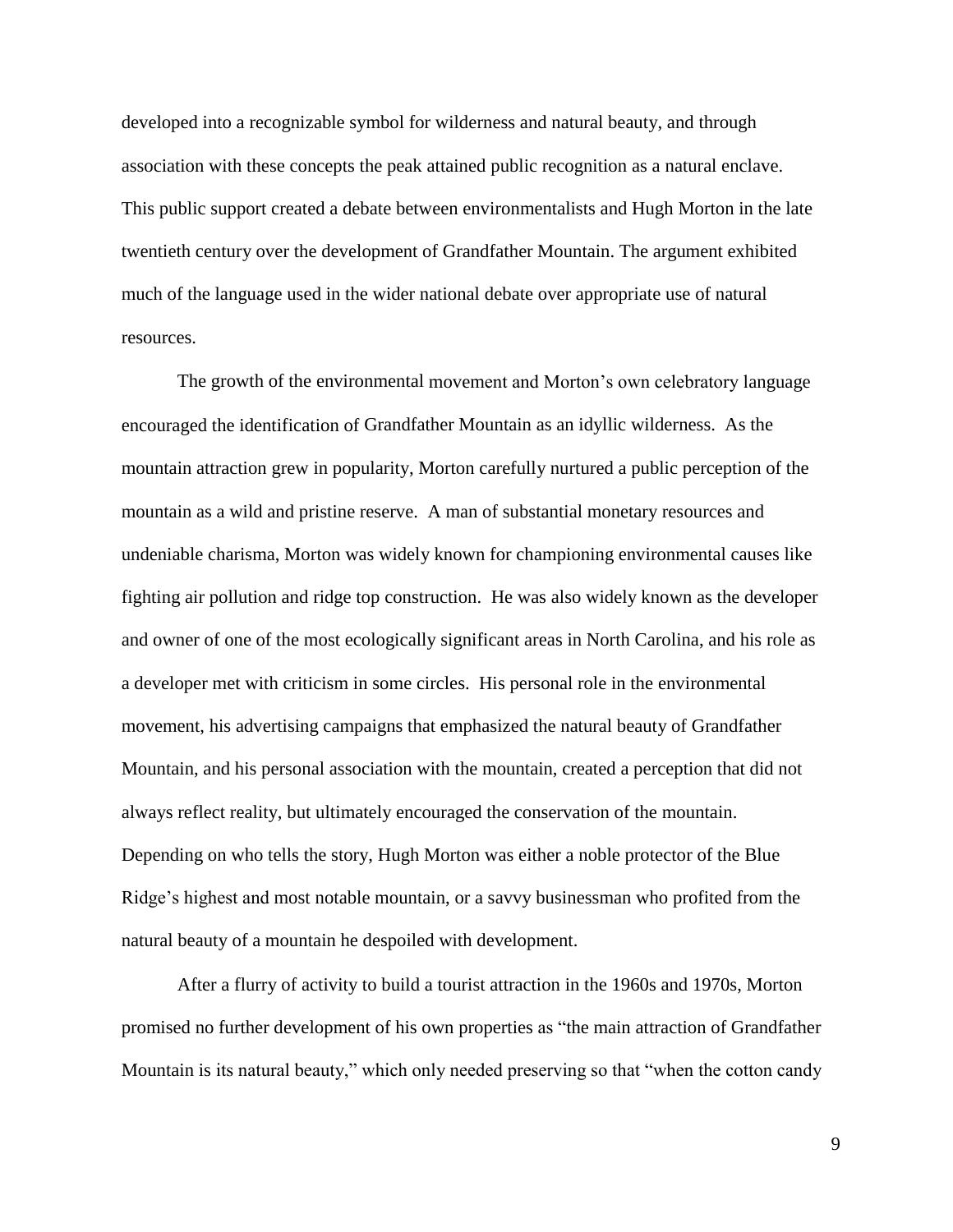and Ferris Wheels are gone, we'll still be in business."<sup>25</sup> Morton's environmentalist credentials came under fire in 1990 when environmental groups confronted him about the planned development of a 900-acre area called the Wilmor tract. Located on the farthest northwestern slope of Grandfather Mountain, the plan for the property initially included condominiums, single-family housing, a strip mall, and a fast food restaurant. Located near the busy intersection of North Carolina Highways 105 and 184, the property occupied a prime position for a small retail and housing development. At a crossroads for several of the ski slopes, the intersection was also close to the many golf courses and private housing developments that appeared during the late twentieth century.

The debate over Wilmor centered on what qualified as appropriate development of land and engaged a greater debate in the environmental community over whether the goal of environmentalism was *preservation* or *conservation*. Facing criticism from new environmental groups, the man who had owned Grandfather for nearly a half century without developing more than a fraction of the mountain's available land was indignant anyone might imply he intended to harm the mountain.<sup>26</sup> That a mountain owned by a man nationally recognized as an environmental leader would need protecting also reveals a curious development in the way Americans thought about natural places. Competing ideas manifested themselves as either *conservation*, the notion that careful development and management of natural areas is acceptable on some level, or *preservation*, which attempts to completely rope off natural areas from human intervention. Morton subscribed to notions of conservation, not preservation, as evidenced by his

 $\overline{\phantom{a}}$ 

<sup>25</sup> Barry Bearak, "Condo on Peak Alters View of Mountains, Law, Land," *The Los Angeles Times*, March 6, 1983, A4; *Mountain Ridge Protection Act of 1983*, NC General Statute § 113A-205-219, 676th Cong., Session 1.

<sup>&</sup>lt;sup>26</sup> Bruce Henderson, "Fight for Grandfather Mountain: Battle Lines Drawn over Plans to Develop Blue Ridge Tract," *Charlotte Observer*, April 2, 1990.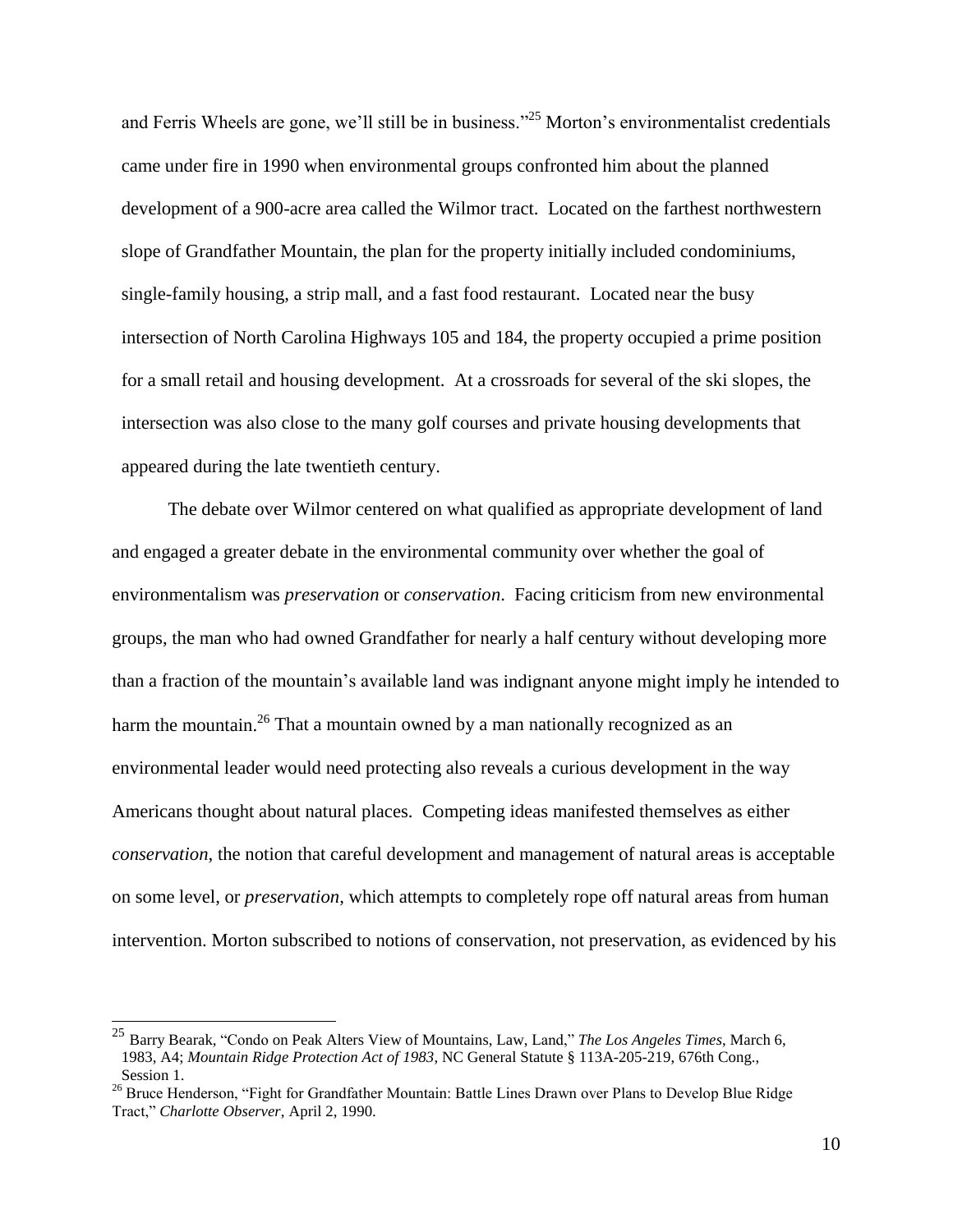initial development of Grandfather Mountain as a tourist attraction, its gradual expansion throughout the twentieth century, and his continued willingness to develop other properties.

Many of the new groups opposing Morton felt that any development of Grandfather Mountain, especially with its rare habitats and endangered species, was an unnecessary environmental risk. The debate over Wilmor also cast into sharp relief some of the political struggles within the larger environmental movement. While groups like the Friends of Grandfather Mountain characterized Morton as acting against the interests of the mountain and therefore falling outside their favor, other groups treated the situation delicately. The Sierra Club, when asked about the Wilmor tract, offered a diplomatic response that acknowledged Hugh Morton's contributions to other environmentalist causes, like air pollution, and concluded that they felt criticism of Morton might prove counter-productive.<sup>27</sup>

The uproar over Wilmor forced Morton to consider the mountain's future in new ways. Shortly after the first critiques of Morton's environmentalist credentials appeared in newspapers in 1990, Morton announced an effort to permanently protect the summit of the mountain from development and began placing easements on the 1,766 acres through organizations like the Nature Conservancy.<sup>28</sup> In the middle of the public debate over land use at the headwaters of the Linville River, Morton received the Theodore Roosevelt Conservation Award and designated approximately 2,000 acres as permanently safe from development. Morton also published a collection of photographs with a distinctly environmental overtone, and the publicity for the book regularly touted his accolades.<sup>29</sup> As Morton entered the twenty-

<sup>27</sup> "Fight for Grandfather Mountain," *Charlotte Observer*; Jack Horan, "Dispute Over Grandfather Mountain Preservation Escalates," *Charlotte Observer,* February 1, 1992; Bruce Henderson, "Fight for Grandfather Mountain: Battle Lines Drawn over Plans to Develop Blue Ridge Tract," *Charlotte Observer,* April 2, 1990.

<sup>28</sup> "Mr. Morton's Mountain Easements Will Protect Priceless Piece of North Carolina," *Charlotte Observer,* February 26, 1991.

<sup>29</sup> "Hugh Morton's North Carolina," *The Mountain Times,* September 18, 2003; Marth Quilin, "Carolina in His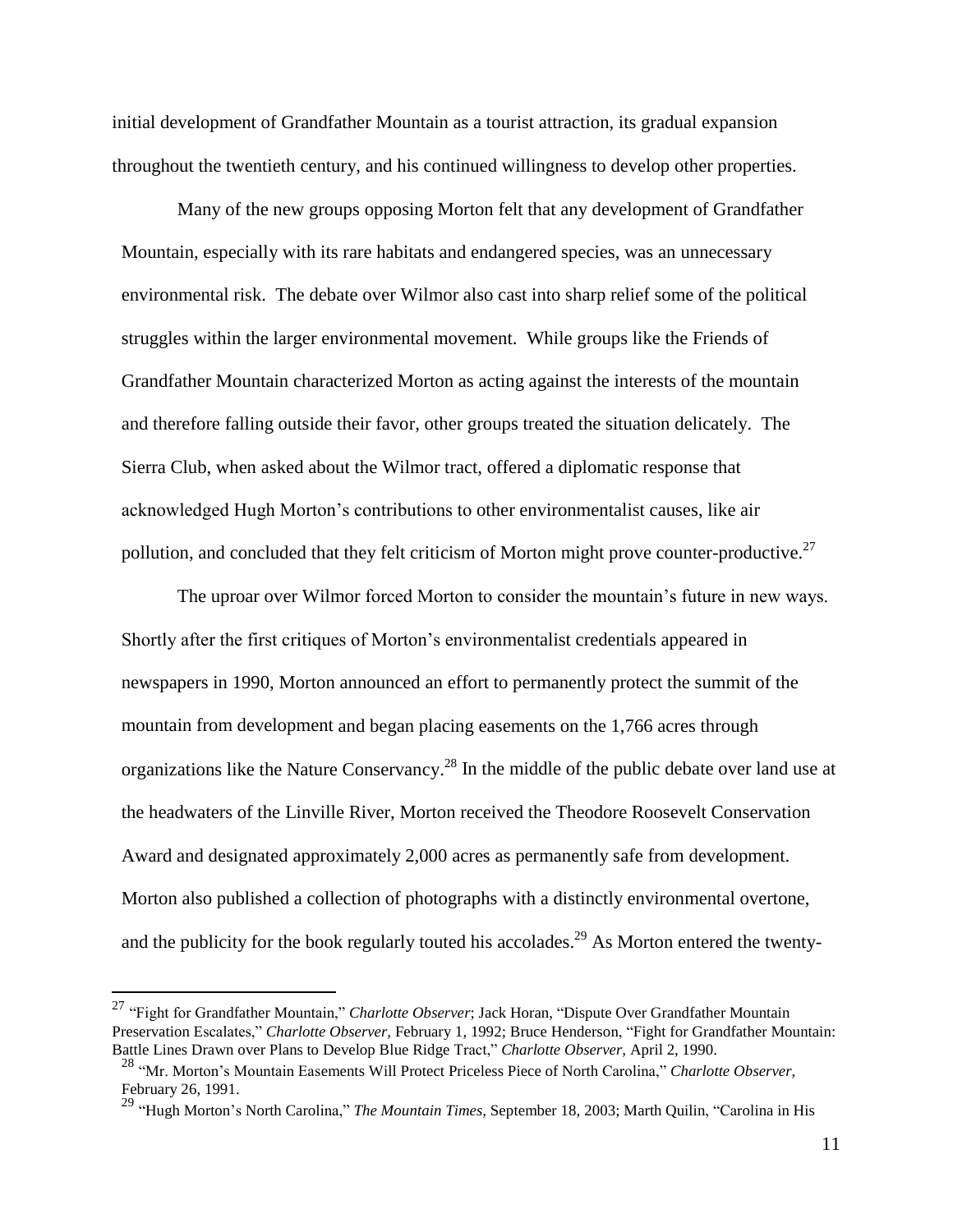first century, there was little question his legacy was complicated. In 2004, when he passed the formal leadership of Grandfather Mountain, Inc. to his grandson Crae, Hugh Morton continued the tradition of family ownership of Grandfather Mountain. When he finally stepped down from leading daily operations and released personal control of the peak, Morton had donated nearly 4,000 acres of conservation easements to the North Carolina Nature Conservancy, which was one of the largest single-donor tracts in the organization's history.

Upon his death in 2006, newspapers throughout North Carolina universally praised Hugh Morton as a one of the state's most noteworthy citizens. Most mentioned his role as a developer, with many obituaries managing to blend Morton's competing legacies. Far from presenting a problem, Morton's double roles merged seamlessly into a story of a legendary man who developed the mountains in an "appropriate" way. Morton's exceptionalism was noted, with one mourner asking, "how many people do you know who are a combination of a developer and an environmentalist?"<sup>30</sup>

Taking the whole of Morton's life, it is necessary to dispel the myths of a noble environmentalist whose gentle hand guided Grandfather Mountain to its eventual status as a state park. Morton was a businessman who used environmentally friendly language and the natural beauty of his mountain to operate a profitable tourist attraction. Yet for all its inaccuracies, the myth surrounding Hugh Morton did result in the final, permanent preservation of Grandfather Mountain's peaks. In this light, the importance of Morton's contributions to environmentalism cannot be understated. Morton was uniquely poised to shape the ways tourists consumed the commodity of nature and how they viewed his mountain. While promoting Grandfather, Morton cast the place as a natural preserve, and many tourists

Lens: Hugh Morton," *The Raleigh News and Observer,* June 11, 2006; Mary Miller, "North Carolina Through Hugh Morton's Lens," *The Raleigh News and Observer,* September 28, 2003.

<sup>30</sup> Tim Whitmire, "Hundreds Gather to Honor Hugh Morton's Memory," *Mobile Press-Register,* June 5, 2006.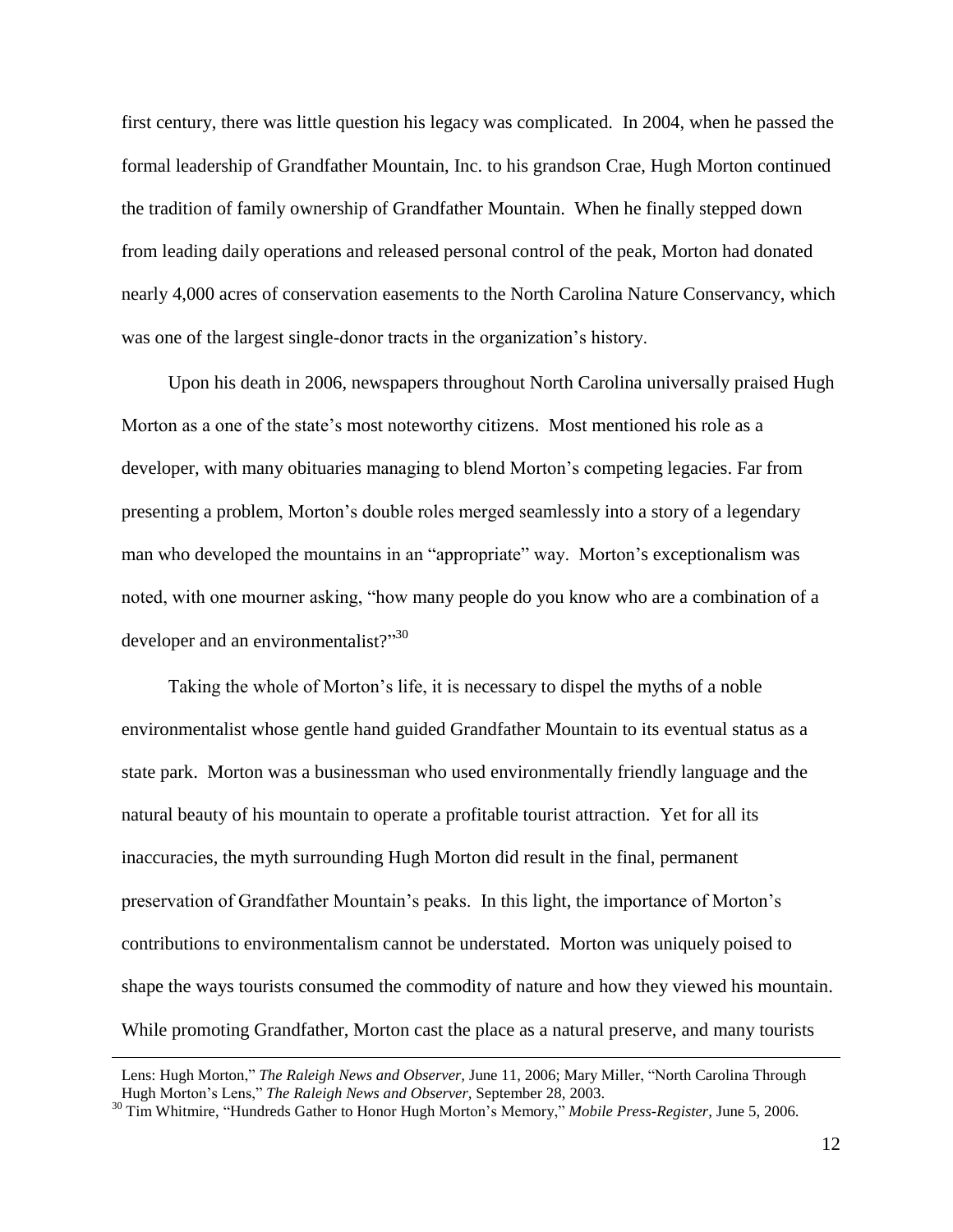came to view the mountain as a park well before its formal incorporation into the state park system. One observer, reflecting on the attraction Morton built at Grandfather, summarized the development by saying "it amounts to a small, private national park. 'Inoffensively accessible' was Morton's…description."<sup>31</sup>

Whatever mythmaking might surround Morton's life, he had a profound effect on the mountain's future. Less than two years after Morton died, the state of North Carolina purchased the undeveloped portions of Grandfather Mountain for \$12 million with the intention of forming a state park.<sup>32</sup> "The deal... [was] intended to protect the land and its abundant wildlife from development," which according to the article "was a lifelong mission of the late Hugh Morton."<sup>33</sup> It is unclear whether Morton would have donated or sold Grandfather Mountain to the government for incorporation into a park, but his environmentalist reputation influenced his successors to act. In this way, as the attraction entered a new era under public ownership, the myth of Hugh Morton's selfless stewardship becomes more important to Grandfather Mountain than ever. After years of casting himself as an "ardent environmentalist" and the "guardian of Grandfather Mountain," the peak he promised to preserve enjoys the type of protection he never managed to give it.<sup>34</sup>

Through the cases of two Southern mountain parks, this paper explores the connections between private individuals, government entities, and non-governmental organizations in the creation of parklands throughout the American South. While current historiography on US environmental history primarily credits the federal government with the creation of parks and

<sup>31</sup> "Hugh Morton," *Wilmington Star-News,* June 4, 2006.

<sup>32</sup> Stella Hopkins, "Observer Exclusive: North Carolina to Buy Grandfather Mountain," *The Charlotte Observer,* September 28, 2008.

 $33$  Ibid.

<sup>&</sup>lt;sup>34</sup> Bruce Henderson, "N.C. Promotor Hugh Morton Dies," *The Charlotte Observer*, June 2, 2006; Stella Hopkins, "Observer Exclusive: North Carolina to Buy Grandfather Mountain," *The Charlotte Observer,* September 28, 2008.